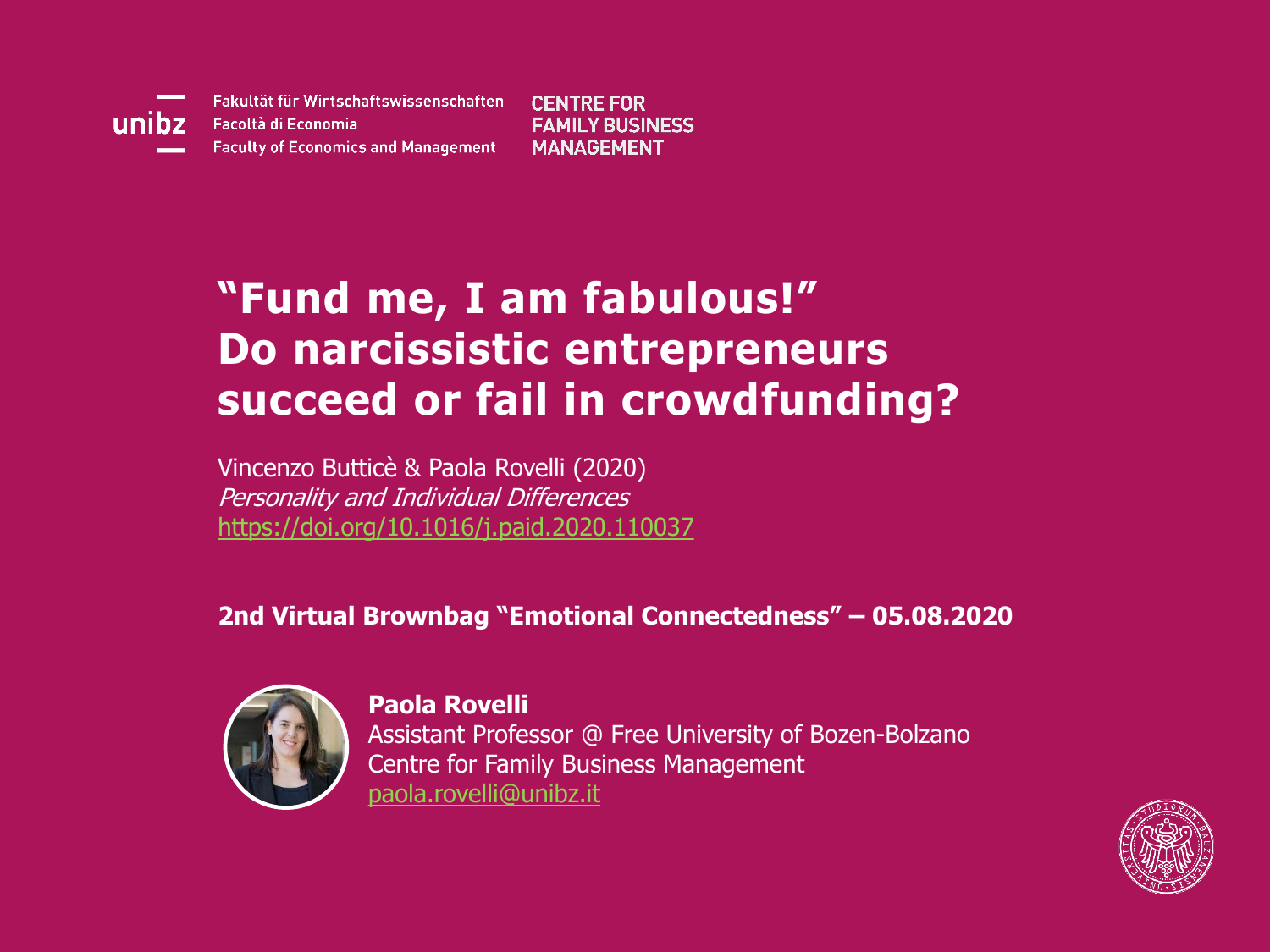### **Who I am**



#### **Dr. Paola Rovelli**

Assistant Professor at the Centre for Family Business Management Free University of Bozen-Bolzano [paola.rovelli@unibz.it](mailto:paola.rovelli@unibz.it)

#### **Research interests**

**Organizational design** (allocation of decision authority, CEOs and TMTs, family business), **Individual characteristics** (gender, **narcissism**), **Entrepreneurship**, **Crowdfunding**

#### **Some recent publications**

Butticè, V., & Rovelli, P. (2020). **"Found Me, I Am Fabulous!" Do Narcissistic Entrepreneurs Succeed or Fail in Crowdfunding?** Personality and Individual Differences, 162. In press. DOI: <https://doi.org/10.1016/j.paid.2020.110037>

De Massis, A., Eddleston, K. A., & Rovelli, P. (2020). **Entrepreneurial by Design: How Organizational Design Affects Family and Nonfamily Firms' Opportunity Exploitation**. *Journal of Management Studies*. In press. DOI: <http://doi.org/10.1111/joms.12568>

Rovelli, P. (2020). **"I am Stuck in Meetings": Understanding the Relation of CEO Time Management with TMT Size and Gender Diversity**. European Management Journal. In press. DOI: <http://doi.org/10.1016/j.emj.2020.02.010>

[More info](https://cfbm.groups.unibz.it/paola-rovelli/)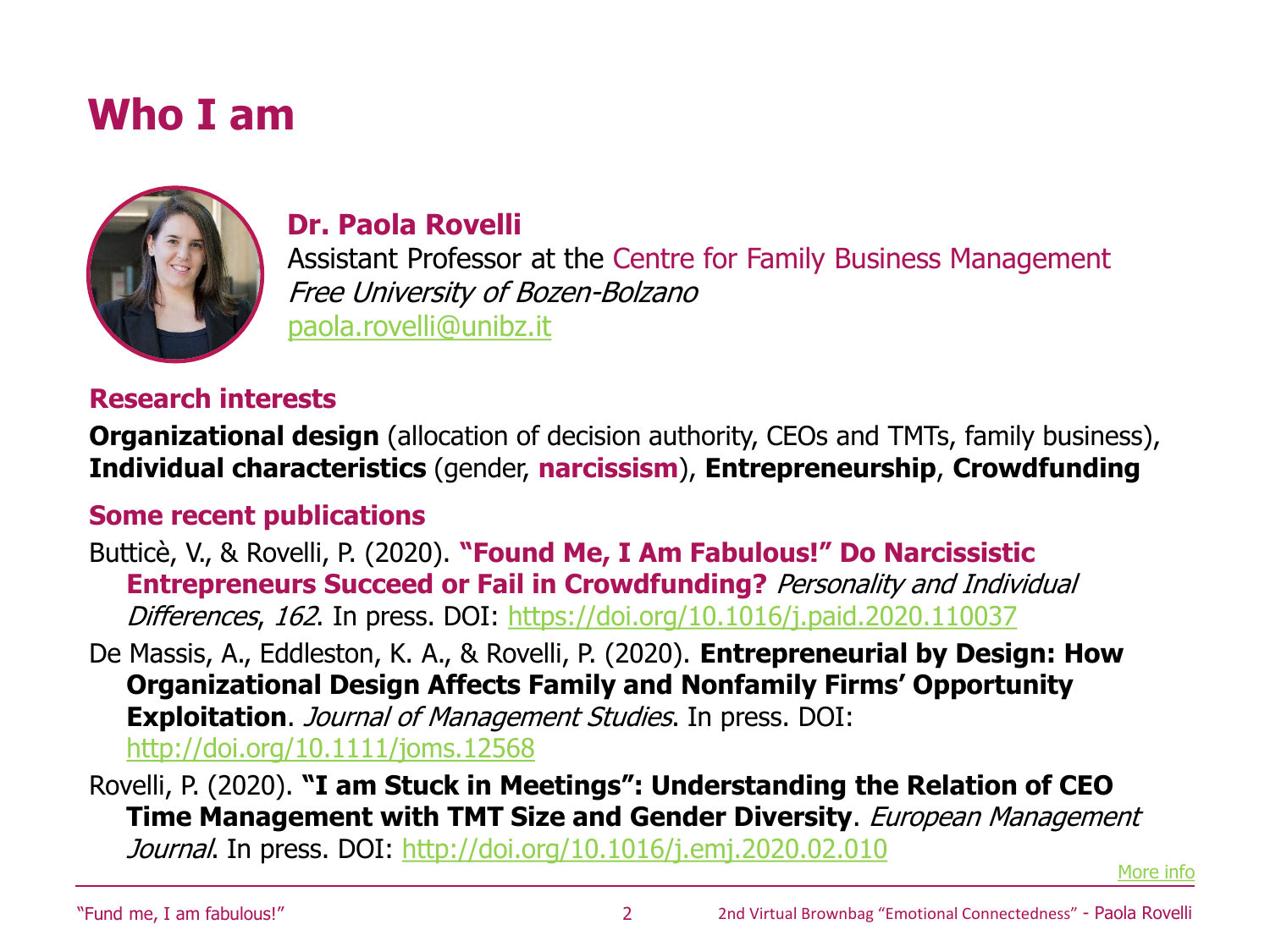

"The degree to which an individual has an inflated sense of self and is preoccupied with having that self-view continually reinforced"

Chatterjee & Hambrick, 2011, p. 204

"An inflated sense of self-importance, fantasies of unlimited success of power, need for admiration, entitlement, lack of empathy, and exploitation of others"

Blair et al., 2008, p. 255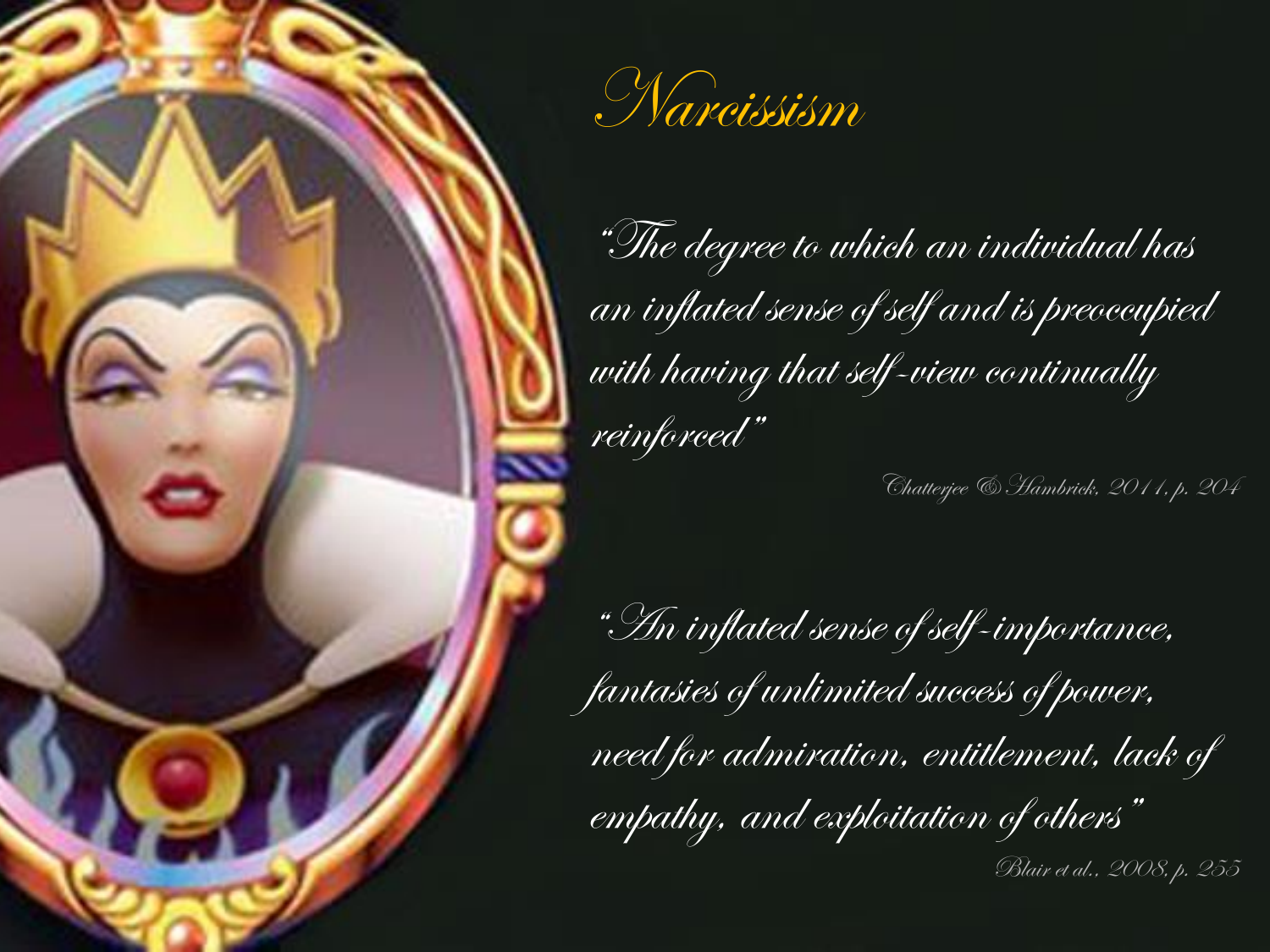# **The starting point**

- ✓ Prior research have demonstrated that **narcissism influences entrepreneurs' behavior and performance** (Chatterjee & Hambrick, 2007, Miller, 2015, Navis & Ozbek, 2016)
	- E.g., greater entrepreneurial intention (Hmieleski & Lerner, 2016; Mathieu & St-Jean, 2013) and innovation (Navis & Ozbek, 2016), but also unproductive entrepreneurial motives (Hmieleski & Lerner, 2016) and worst performance (Klotz & Neubaum, 2016; Navis & Ozbek, 2016)
- $\checkmark$  However, our understanding of how narcissism influences entrepreneurs' **resource acquisition** is comparatively more **limited**
	- **Crowdfunding** is an ideal setting to explore this issue due to data availability and because literature in this field already established that **entrepreneur's personality plays** a **key role** in resource acquisition (e.g., Bernardino & Santos, 2016, McKenny et al., 2017, Obschonka & Stuetzer, 2017)

### **Do narcissistic entrepreneurs succeed or fail (in resource acquisition) in crowdfunding?**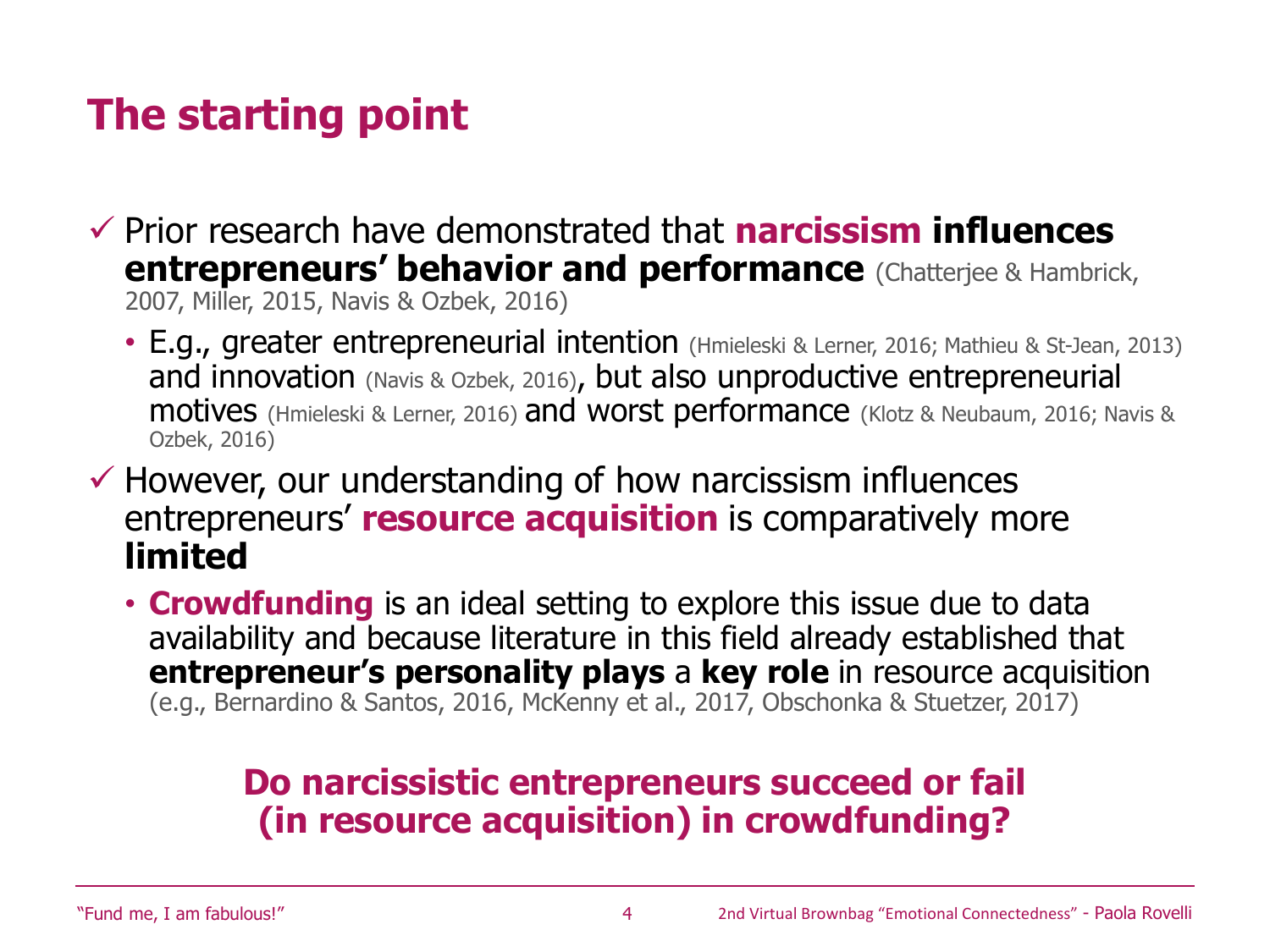## **Crowdfunding success**

Entrepreneurs **succeed** in crowdfunding when they raise at least the amount of capital that they set as the target capital of their campaign within the time span of the campaign (Colombo et al., 2015)

- ✓ Extensive research on the **determinants of crowdfunding success**
- ✓ Particular attention towards **entrepreneurs' individual characteristics** because these are **clearly observable** by potential backers (e.g., Bollaert et al., 2019)
	- E.g., organization vs individual, number, gender, and location and social capital
- ✓ We focus on **narcissism** as **entrepreneurs' personality** may emerge during the **interactions** with the potential backers and influence the latter's likelihood of financing the campaign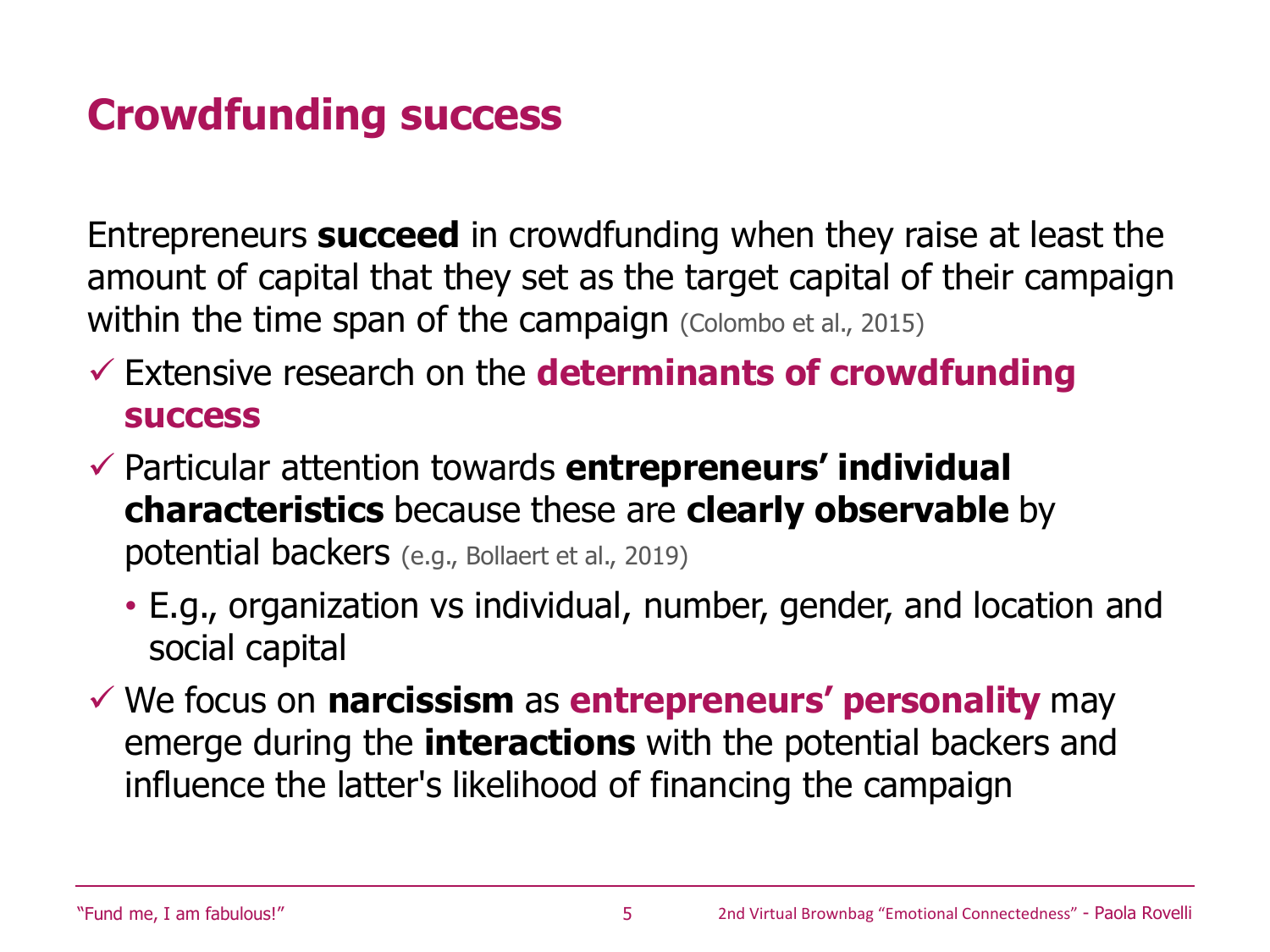# **Narcissism in crowdfunding**

Some attempts have been made to investigate the consequences of entrepreneurs' narcissism in crowdfunding, but with **mixed results**  (Anglin et al., 2018; Bollaert et al., 2019)

- $\checkmark$  Based on **social role theory**, individuals are considered to fit a specific role if their characteristics are aligned with the behavioral expectations attached to that role (Biddle, 1986; Eagly & Wood, 2012; Sluss, Van Dick, & Thompson, 2010)
- **✓ Two contrasting effects may emerge (Anglin et al., 2018)** 
	- Narcissists are **creative**, **charismatic**, **strong**, and **self-reliant** (e.g., Emrich et al., 2001; Galvin et al., 2010; Rosenthal & Pittinsky, 2006), thus **in line** with the expectations towards successful entrepreneurs
	- Narcissists are also **arrogant**, **aggressive**, **unstable**, **less competent**, **less honest**, **off-putting**, and **untrustworthy**, and show high sense of **entitlement** and **superiority** (e.g., Campbell et al., 2004; Judge et al., 2003), thus **opposite** to expectations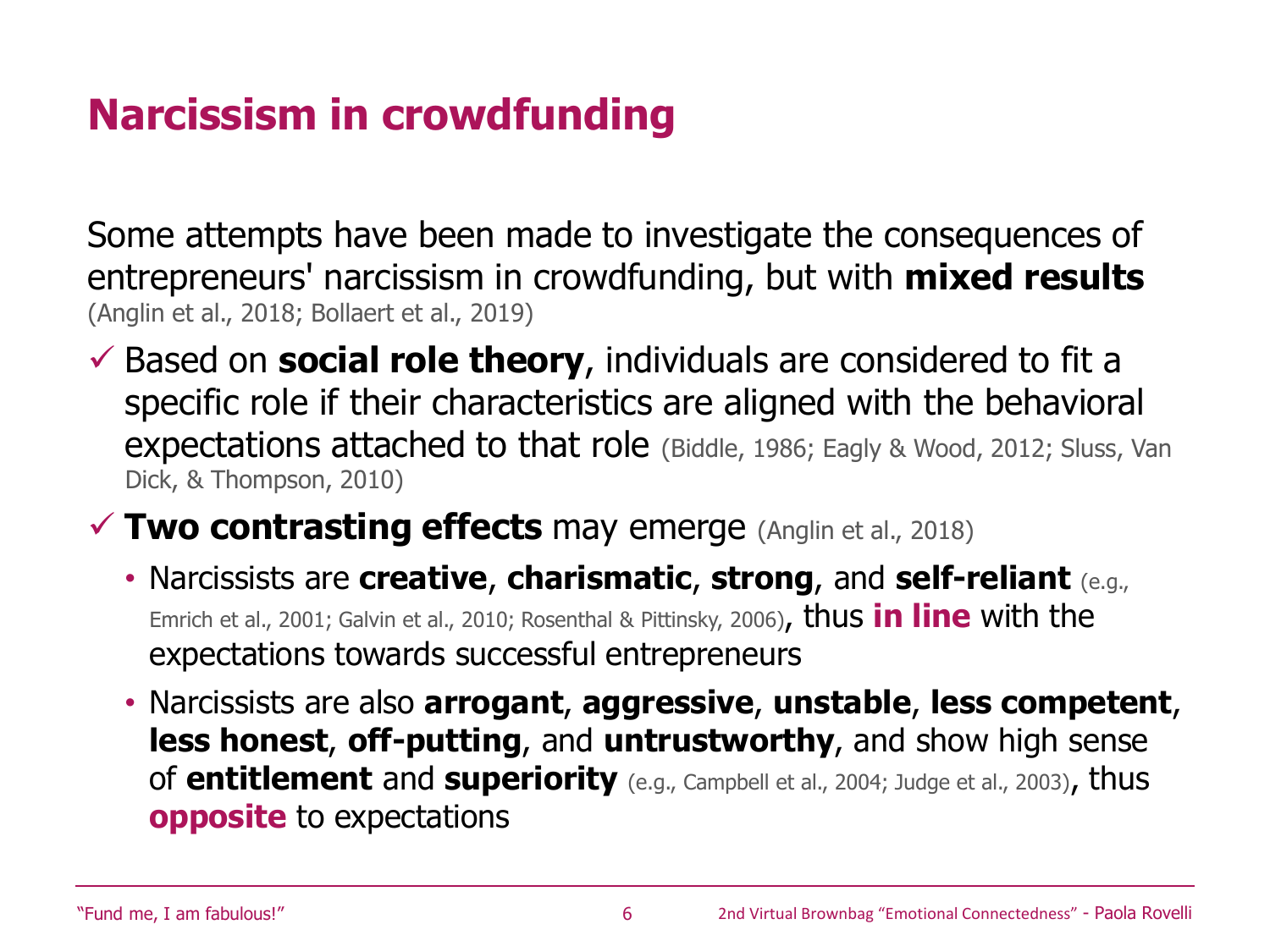# **Methodology**

### **Data gathering methodology and sample**

✓ Population of **59,539 crowdfunding campaigns** launched by **individual entrepreneurs** on **Kickstarter** between **2016 and 2017**

• Kickstarter is the largest reward-based crowdfunding platforms worldwide and offers a wide availability of textual information

### **Methods**

- $\checkmark$  Content analysis to measure narcissism
- $\checkmark$  Probit models to assess its relation with crowdfunding success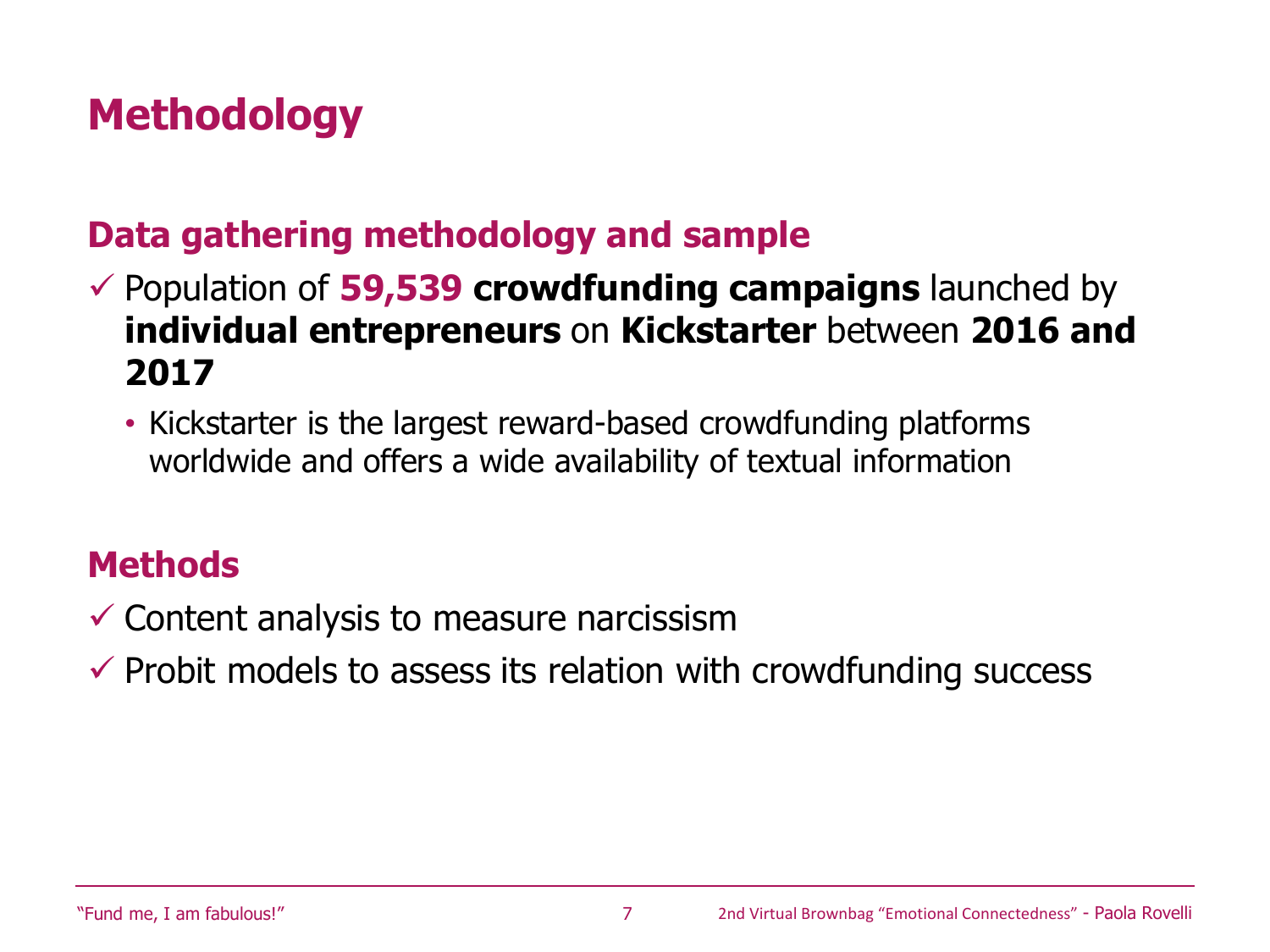# **Main variables**

**Success** dummy variable equal to 1 if the crowdfunding campaign reached the target capital within its duration, 0 otherwise

### **Narcissism ratio of first-person singular pronouns to total first-person pronouns** (e.g., Bollaert et al., 2019; Raskin & Shaw, 1988)

- ✓ We measured the first-person pronoun usage by applying **content analysis** to the **textual descriptions** of the **project**
- $\checkmark$  The use of first-person pronouns is particularly useful as it provides information on how individuals relate to others and on how a narcissistic individual draw attention to herself/himself (DeWall et al., 2011)

**Industry** set of dummy variables indicating the product category assigned by the entrepreneur to the crowdfunding campaign among those available on the platform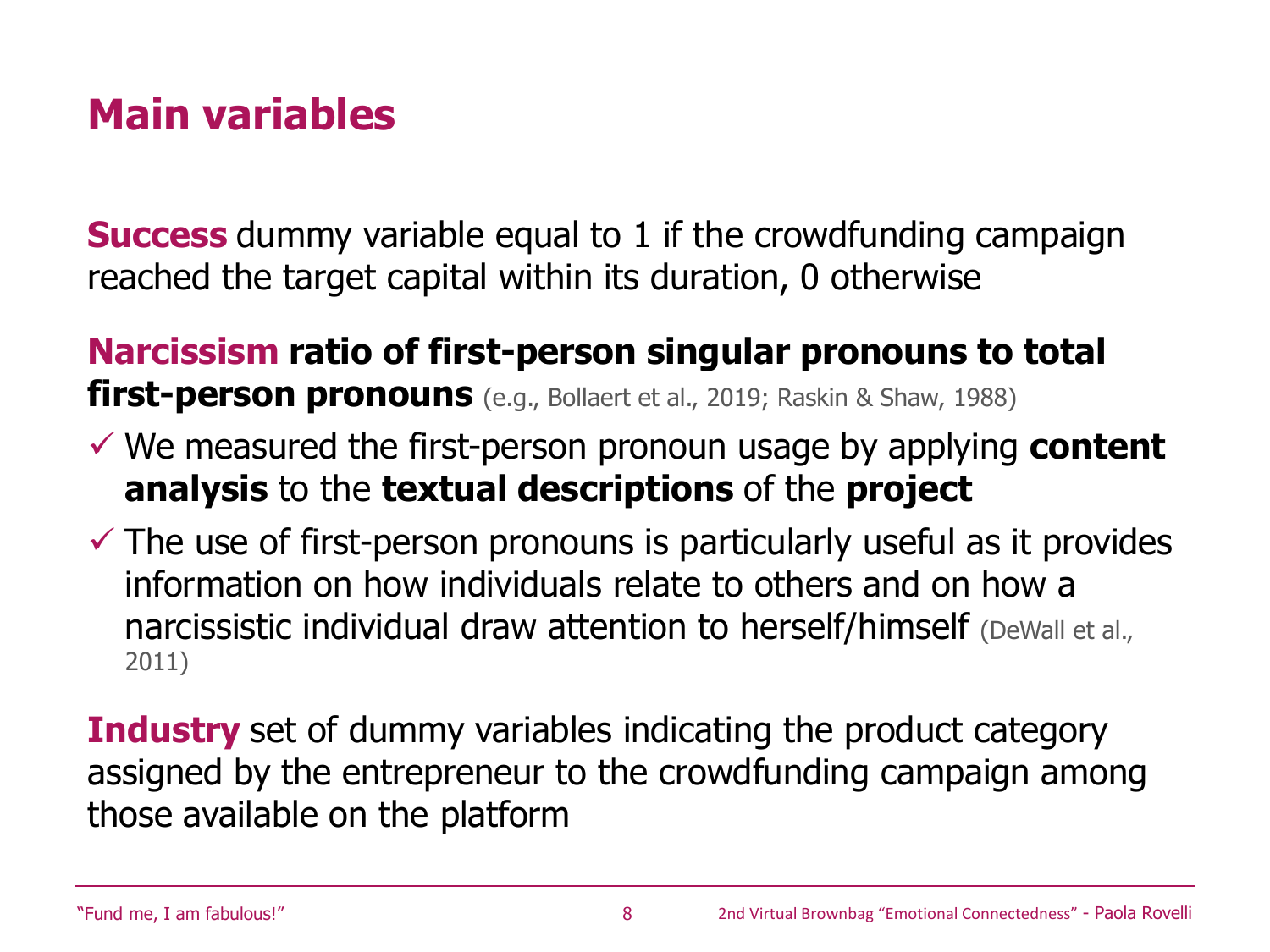# **Results (1/2)**

|                         | 1           | $\overline{c}$ |
|-------------------------|-------------|----------------|
| narcissism              |             | $-0.022***$    |
|                         |             | (0.00)         |
| duration                | $-0.015***$ | $-0.015***$    |
|                         | (0.00)      | (0.00)         |
| ln target               | $0.620***$  | $0.623***$     |
|                         | (0.00)      | (0.00)         |
| ln text                 | $0.001***$  | $0.001***$     |
|                         | (0.00)      | (0.00)         |
| ln_visuals              | 1.155***    | $1.151***$     |
|                         | (0.01)      | (0.01)         |
| staff_pick              | 1.806***    | 1.806***       |
|                         | (0.03)      | (0.03)         |
| internal_social_capital | $0.403***$  | $0.402***$     |
|                         | (0.00)      | (0.00)         |
| competition             | $0.001***$  | $0.001***$     |
|                         | (0.00)      | (0.00)         |
| d_sanfrancisco          | $0.823***$  | $0.821***$     |
|                         | (0.03)      | (0.03)         |
| d_losangels             | $0.712***$  | $0.714***$     |
|                         | (0.03)      | (0.03)         |
| d newyork               | $1.147***$  | $1.147***$     |
|                         | (0.04)      | (0.04)         |
| d_london                | $1.005***$  | $1.006***$     |
|                         | (0.01)      | (0.01)         |
| year dummies            | Yes         | Yes            |
| constant                | 2.064***    | $2.152***$     |
|                         | (0.04)      | (0.04)         |
| Observations            | 59,538      | 59,538         |
| Pseudo R <sub>2</sub>   | 0.3784      | 0.3785         |

Standard errors in parentheses. \*\*\*  $p < 0.01$ .

Entrepreneur's **narcissism negatively** and significantly **affects** crowdfunding **success**

 $\checkmark$  More narcissistic entrepreneurs are **less capable of acquiring resources** through crowdfunding

Nevertheless, the effect **changes depending on the industry** in which the entrepreneur sets up the campaign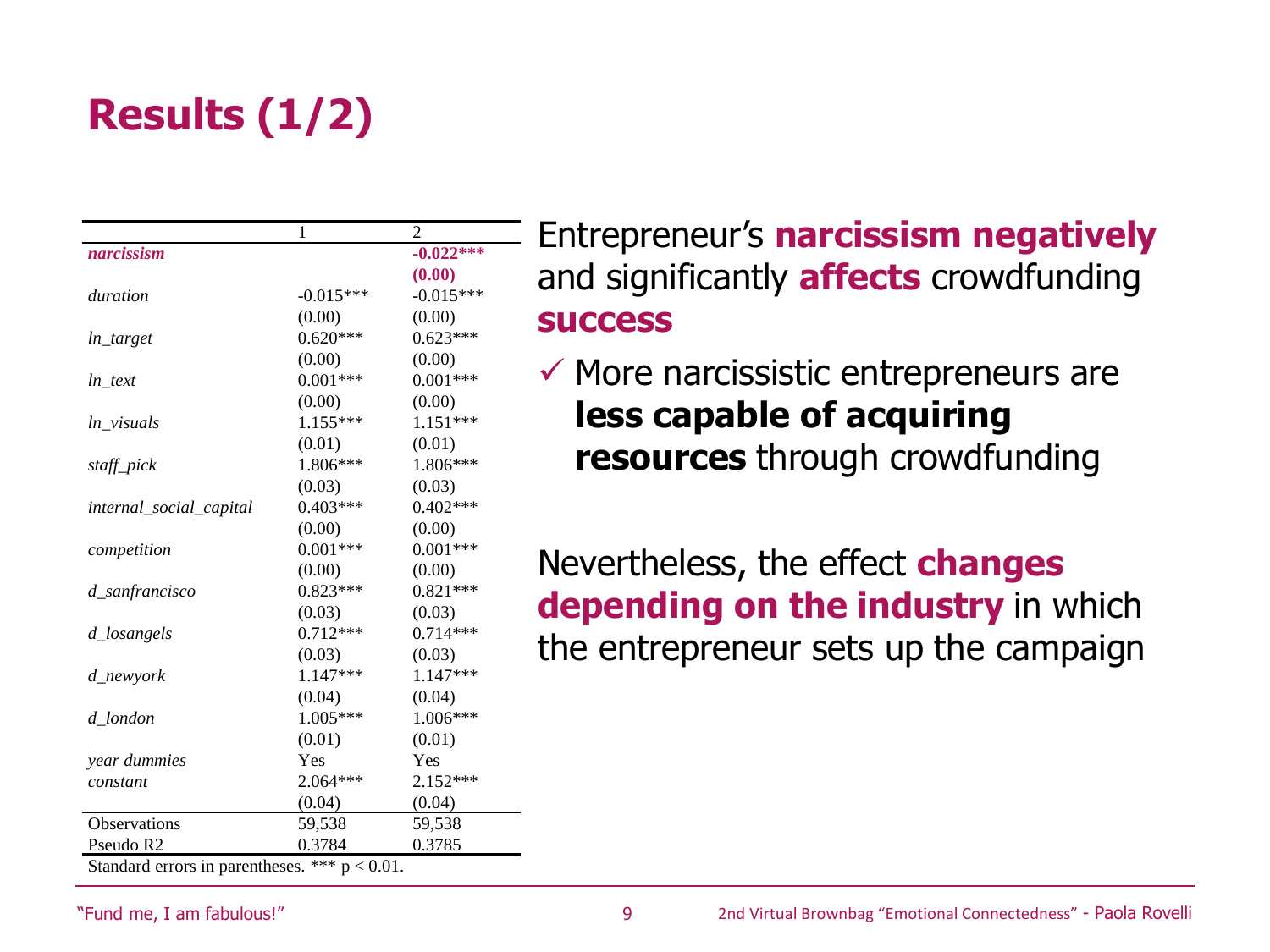# **Results (2/2)**

We tested the **moderating effect** of industry over the negative association between narcissism and success

- ✓ The negative association is **stronger** in industries: arts, design, film, food, journalism and theatre
- ✓ The negative association is **weaker** in industries: comics, music and *publishing* 
	- In *comics* and *publishing*, the overall effect of narcissism becomes **not significant**

|                       |             |             |             |             |             |                |             | 10          |             |             |             | 14          |             | 16          |             |
|-----------------------|-------------|-------------|-------------|-------------|-------------|----------------|-------------|-------------|-------------|-------------|-------------|-------------|-------------|-------------|-------------|
| category              | Art         | Design      | Film        | Food        | Journalism  | <b>Theatre</b> | Dance       | Fashion     | Games       | Photography | Technology  | Crafts      | Comics      | Music       | Publishing  |
| narcissism            | $-0.012***$ | $-0.019***$ | $-0.008***$ | $-0.011***$ | $-0.021***$ | $-0.009***$    | $-0.019***$ | $-0.023***$ | $-0.036***$ | $-0.022***$ | $-0.036***$ | $-0.019***$ | $-0.023***$ | $-0.038***$ | $-0.037***$ |
|                       | (0.00)      | (0.00)      | (0.00)      | (0.00)      | (0.00)      | (0.00)         | (0.00)      | (0.00)      | (0.00)      | (0.00)      | (0.00)      | (0.00)      | (0.00)      | (0.00)      | (0.00)      |
| category              | $0.230***$  | $-0.304***$ | $0.858***$  | $0.822***$  | 0.069       | $1.583***$     | $.714***$   | $-0.829***$ | $-0.945***$ | 0.103       | $-0.780***$ | $-1.069***$ | $-0.209***$ | $1.402***$  | $0.253***$  |
|                       | (0.00)      | (0.00)      | (0.01)      | (0.04)      | (0.06)      | (0.02)         | (0.21)      | (0.01)      | (0.01)      | (0.11)      | (0.03)      | (0.07)      | (0.03)      | (0.03)      | (0.029)     |
| narcissism x          | $-0.118***$ | $-0.054***$ | $-0.379***$ | $-0.223***$ | $-0.120***$ | $-0.071***$    | $-0.101$    | $-0.002$    | $-0.008$    | $-0.018$    | 0.018       | 0.048       | $0.023***$  | $0.009*$    | $0.041***$  |
| category              | (0.00)      | (0.01)      | (0.01)      | (0.02)      | (0.01)      | (0.02)         | (0.09)      | (0.01)      | (0.01)      | (0.03)      | (0.02)      | (0.03)      | (0.01)      | (0.01)      | (0.01)      |
| controls              | Yes         | Yes         | Yes         | Yes         | Yes         | Yes            | Yes         | Yes         | Yes         | <b>Yes</b>  | Yes         | Yes         | Yes         | Yes         | Yes         |
| constant              | $2.164***$  | $2.064***$  | $1.974***$  | $2.135***$  | $2.159***$  | 1.993***       | $2.111***$  | $2.231***$  | $2.345***$  | $2.149***$  | $2.053***$  | $2.221***$  | $2.166***$  | 1.961***    | $2.108***$  |
|                       | (0.05)      | (0.004)     | (0.04)      | (0.03)      | (0.04)      | (0.04)         | (0.04)      | (0.04)      | (0.04)      | (0.04)      | (0.04)      | (0.04)      | (0.04)      | (0.05)      | (0.04)      |
| <b>Observations</b>   | 59,538      | 59.538      | 59.538      | 59,538      | 59,538      | 59,538         | 59.538      | 59.538      | 59,538      | 59,538      | 59,538      | 59.538      | 59.538      | 59,538      | 59,538      |
| Pseudo R <sub>2</sub> | 0.3789      | 0.3802      | 0.3850      | 0.3795      | 0.3786      | 0.3838         | 0.3807      | 0.3835      | 0.3879      | 0.3785      | 0.3836      | 0.3801      | 0.3786      | 0.3953      | 0.3799      |

Standard errors in parentheses. \*\*\* p < 0.01.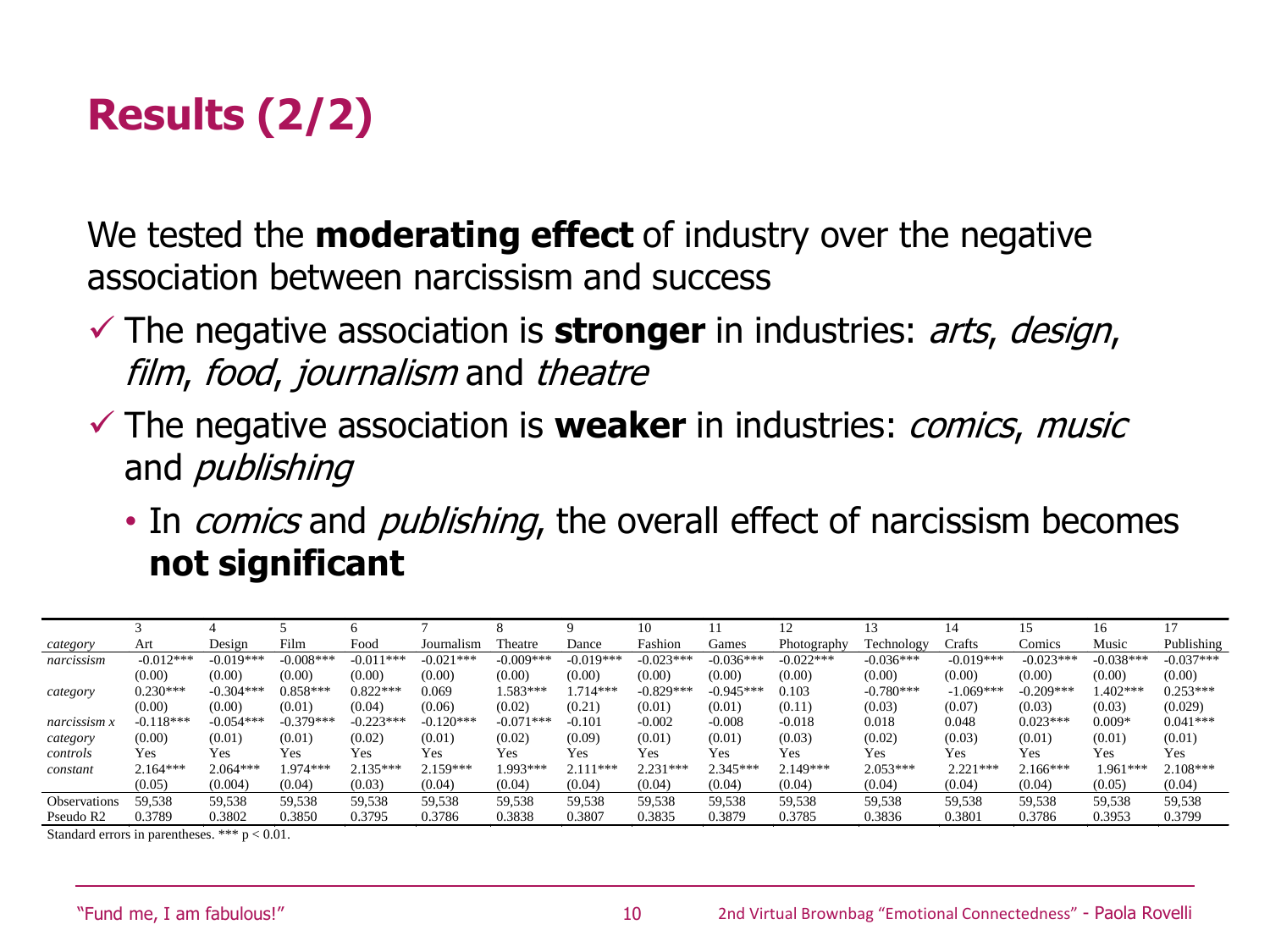### **Conclusion**

Do narcissistic entrepreneurs succeed or fail (in resource acquisition) in crowdfunding?

**Narcissistic entrepreneurs fail in crowdfunding, but the penalization varies depending on the entrepreneurial context where the entrepreneur sets her/his venture**

- ✓ In contexts where the **value of the product** is **socially constructed** and it is strictly **linked to the value of its creator**  (e.g., the director for a film, or the artist of a portrait) backers **penalize more** narcissism
- $\checkmark$  In contexts where the product value is foremost associated to the **product functionality** (e.g., the content of a comic book), backers pay **less attention to the entrepreneur** and the **penalization** for narcissism is **reduced or even disappears**